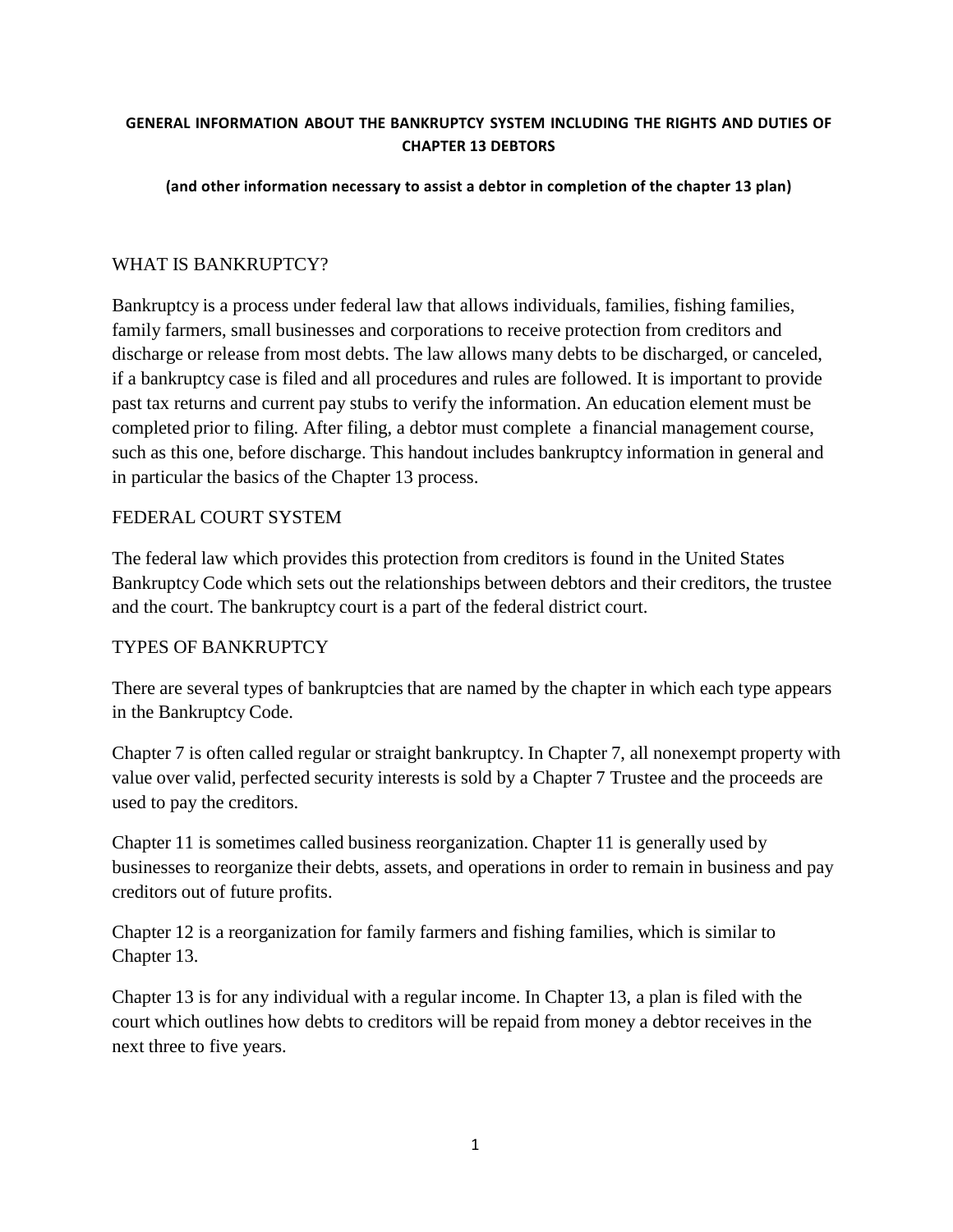The information in this handout will focus on Chapter 13; however, the financial information provided is applicable to any Chapter.

### THE PEOPLE INVOLVED IN A BANKRUPTCY

## **Debtor**

Each individual who files a bankruptcy case is referred to as a "debtor." As part of the process, the debtor must file with the court accurate schedules listing all assets, all debts, all income and all expenses.

### **Attorney for the Debtor**

The attorney advises the debtor on all matters concerning the bankruptcy, files paperwork, appears at hearings, and negotiates on behalf of the debtor with creditors and the trustee.

It is difficult to prepare a Chapter 13 plan and almost impossible to complete the case without the help of a skilled consumer bankruptcy attorney. People who file their cases *pro se* are acting as their own attorney. Debtors who are concerned about attorney fees should contact their local bar association. Many attorneys ask for only a small portion of their fee to be paid prior to filing and agree to be paid the balance of their fees through the plan.

# IF A DEBTOR PAYS ANYONE OTHER THAN AN ATTORNEY TO HELP FILE A BANKRUPTCY CASE, IT SHOULD BE REPORTED TO THE TRUSTEE.

**Creditors** are the people or companies owed a debt. There are three types or classifications of creditors:

**Secured** -A creditor is secured if property has been pledged as collateral, such as a house or car, and the creditor has perfected a lien against the property. A creditor may also be a secured creditor by operation of law, such as a real estate tax creditor.

**Unsecured Priority** -An unsecured priority creditor does not have a lien against property but must be paid in full. Examples of this type of creditor are certain income tax debts, a debtor's attorney's fee, and alimony and child support.

**General Unsecured** -Unsecured creditors do not have a lien against property and may not be required to be paid in full in a bankruptcy case. Examples include signature loans, medical expenses and most credit card debt.

**The Chapter 13 Trustee** and the staff of the trustee's office review all paperwork filed in each case to make sure it meets the requirements of the law. The trustee or a representative of the trustee conducts the § 341 meeting of creditors, and makes a recommendation to the court whether or not the plan should be confirmed (approved by the bankruptcy court). The trustee receives payments from the debtor or the debtor's employer and pays creditors according to the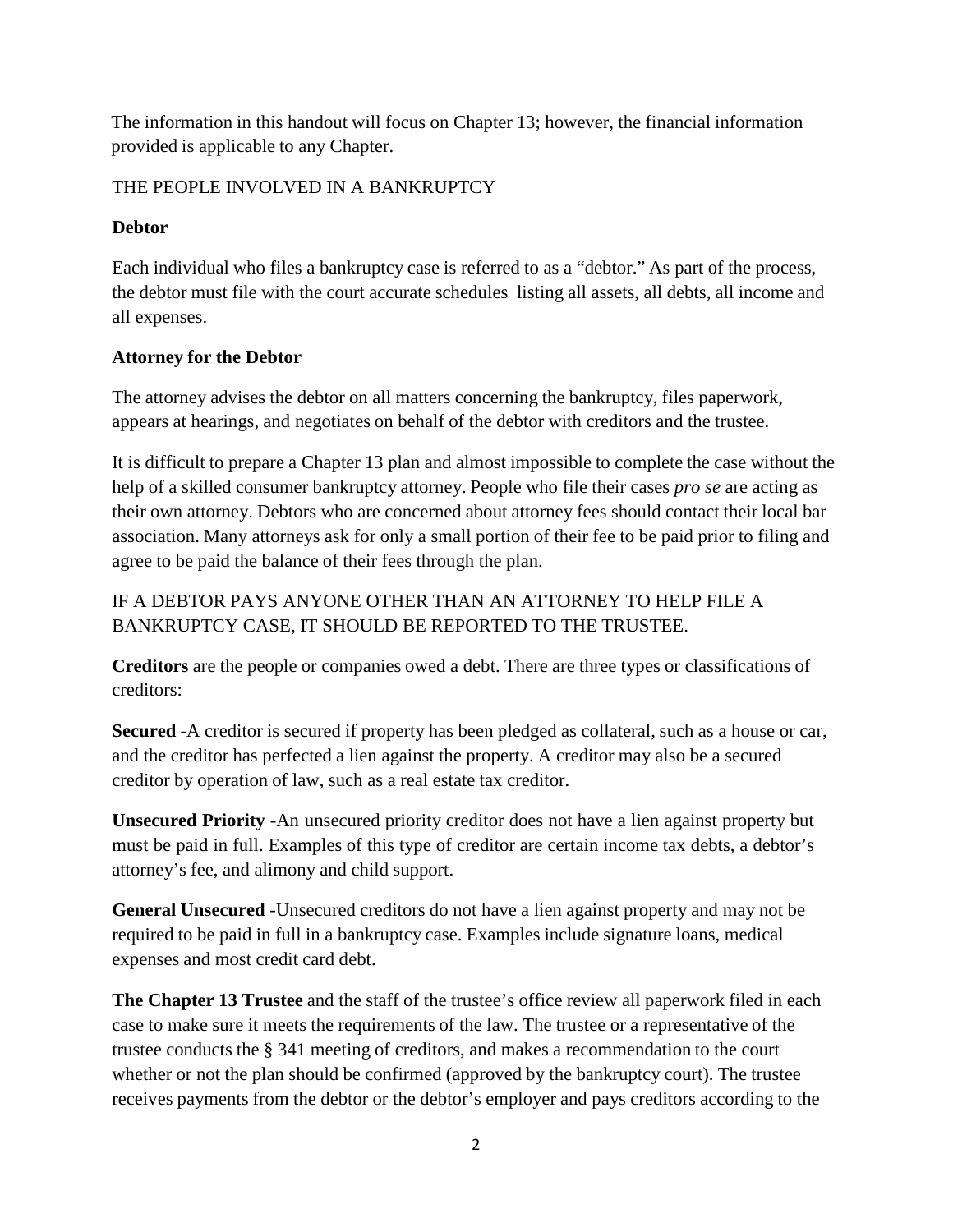plan. The trustee can request that a case be dismissed if payments are not made on time. Neither the trustee nor any of the trustee's staff may give a debtor legal advice.

The **Court (Bankruptcy Judge)** makes the final decision regarding any dispute between debtors, creditors and the trustee. In a Chapter 13 case, the judge has the authority to confirm or approve each plan if it meets the requirements of the Bankruptcy Code. The judge grants all discharges and can dismiss or convert a case to another chapter of bankruptcy.

The **U.S. Trustee or the Bankruptcy Administrator** represents the government and monitors the Chapter 13 Trustee in the performance of the trustee's duties. Whether it is a U.S. Trustee or Bankruptcy Administrator depends on the judicial district.

Here is a look at how Chapter 13 works:

Filing the bankruptcy **Petition** begins the bankruptcy case. It must contain certain basic information about the debtor:

- all names used within the last eight years including business names,
- current physical and mailing addresses,
- the name and address of the attorney filing the case, and
- a statement of whether or not the debtor has filed previous bankruptcies.

## **A Mailing List. A debtor must file a mailing list of all creditors which is used for sending out the Notice of Chapter 13 Bankruptcy Case to parties in interest.**

**Schedules** must be filed disclosing additional information about the debtor's assets, liabilities, income, and expenses:

Schedule A/B—list of all real estate and personal property owned by a debtor, including cash, claims and causes of action.

Schedule C—list of property a debtor claims as "exempt" (protected) under either federal or state law.

Schedule D—list of all Secured creditors.

Schedule E/F—list of all Unsecured creditors.

Schedule G—list of Executory Contracts and Leases.

Schedule H—list of Co-Signed debts.

Schedule I—list of all Income.

Schedule J—list of all Expenses.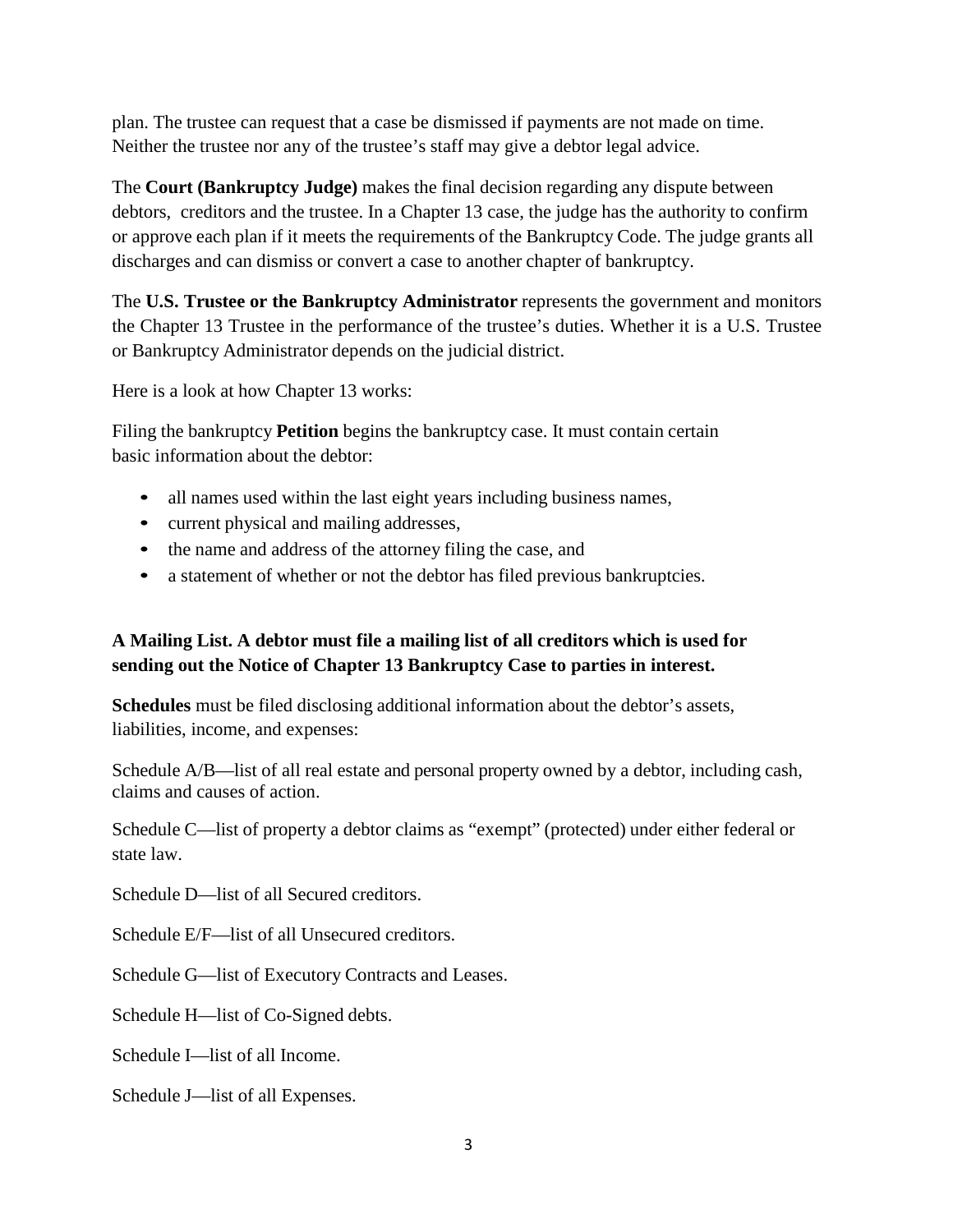A **Statement of Financial Affairs** must be filed containing information about a debtor's past earnings, recent transfers of property, lawsuits, foreclosures, repossessions, and recent payments to creditors, attorneys and credit counseling agencies.

The Chapter 13 **Plan** sets out the payments the debtor or debtor's employer will make to the trustee and outlines how the creditors will be paid. A plan cannot last for longer than 60 months.

**Form 122C-1&2** is mandatory in all bankruptcy filings. On this form, debtors disclose the average income they received during the six months prior to filing the bankruptcy petition. This form is used to help determine the minimum monies due to unsecured creditors and the minimum length of time a debtor is required to remain in the plan.

The debtor signs the Petition, Schedules, Statement of Financial Affairs, and Form 122C-1&2 under oath that the information disclosed is true and accurate. It is a federal crime to provide fraudulent information on these documents.

In a Chapter 13 case, the schedules, statement of financial affairs, Form 122C-1&2 and Chapter 13 plan must be filed with the petition or within 14 days of the filing of the bankruptcy petition, or the case is subject to dismissal.

All of the assets owned at the time of filing are part of the **bankruptcy estate** and are under the jurisdiction of the court. This includes all of a debtor's projected disposable income.

The **automatic stay** prevents creditors from taking any action to collect a debt without permission from the judge. The first time a Chapter 13 petition is filed, all creditors, with a few exceptions, are stayed (or stopped) from taking further action to collect the debts a debtor owes. All creditors listed are sent notice of the bankruptcy case filing and of the automatic stay. This means foreclosures, repossessions and all creditor contact by phone or mail must stop. The extent of the stay protection changes if a debtor has filed multiple bankruptcies in a twelvemonth period.

A **co-signer, co-maker or guarantor (co-debtor)** on any of a debtor's personal debts is protected by a **Co-debtor Stay** under most but not all circumstances. When it applies, it is as powerful as the stay protections enjoyed by the debtor. If that person has given collateral for the loan, the creditor must request relief from the co-debtor stay in order to proceed against the property. The co-debtor stay will only provide protection for the amount of the debt the plan proposes to re-pay. If the plan does not propose to pay the co-signed debt in full, a creditor may obtain permission to collect the unpaid portion of the debt from a co-signer, co-maker or guarantor. The discharge of a debt is personal to the debtor and does not affect a co-signer's obligations after the bankruptcy case is over.

Any questions about a co-signer's protections under the terms of a plan should be discussed with an attorney.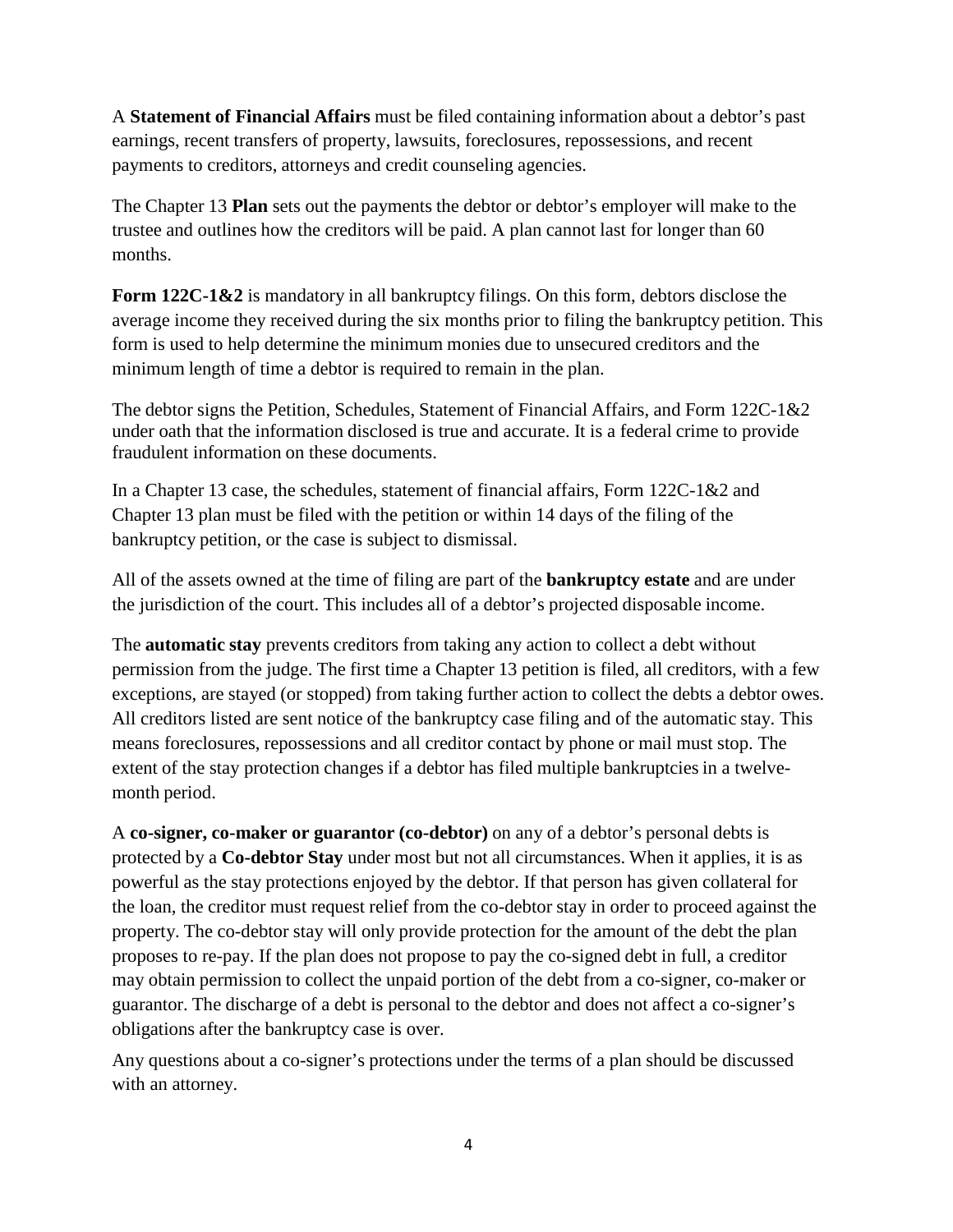A creditor may ask the court for permission to lift or modify the automatic stay or co-debtor stay to give the creditor a right to proceed against property or a co-debtor. This is done by a filing a motion with the court and sending copies of the motion to the debtor, the debtor's attorney and the trustee. If a debtor receives a motion for relief from stay, he or she should contact an attorney immediately to discuss what action is appropriate. If a debtor does not have an attorney, then he or she must timely file a response to the motion, or risk a default order lifting the stay.

There are several reasons a creditor might file a motion to modify or lift a stay. These include: the creditor believes the collateral is not insured, or the creditor has not received payments according to the plan.

The **Section 341 Meeting of Creditors** is a very important event. Each debtor must attend a meeting, unless the court or United States Trustee approves a waiver. Answers must be under oath. The debtor's attorney should appear with the debtor. The trustee or trustee's representative conducts the meeting and may ask questions regarding the information contained in the petition, schedules and statement of financial affairs. The trustee will verify that the information is accurate and that the payment plan proposed meets the requirements of the law. Creditors may appear and ask questions. The judge is not allowed to attend this meeting. Debtors must show a government issued photo ID, such as a driver's license or passport, and proof of their social security number. They may also be required to furnish copies of documents including pay stubs, tax returns, and profit and loss statements for any business operated by the debtor.

Each creditor that receives notice in a bankruptcy case has the opportunity to file a **proof of claim.** The creditor uses the proof of claim form to tell the court the amount owed to them. The deadline for filing a proof of claim is called the **Claims Bar Date**. For nongovernmental creditors that date is set forth in the notice sent by the clerk. Governmental units such as the IRS have 180 days from the date the petition is filed to file a proof of claim.

The bankruptcy judge must **Confirm** (approve) the chapter 13 plan if the plan meets the following seven requirements:

- The plan complies with the law;
- Court costs have been paid;
- The petition and the plan have been proposed in good faith;
- The plan is in the best interest of creditors, meaning that unsecured creditors will receive at least what they would have received had a Chapter 7 liquidation case been filed;
- The plan provides for secured creditors to be paid according to the terms of the law, or for the collateral to be surrendered to the creditor. The purchase date of the collateral determines whether or not creditors will be paid the full amount of the claim, or only the value of the collateral. The claim will include interest at the market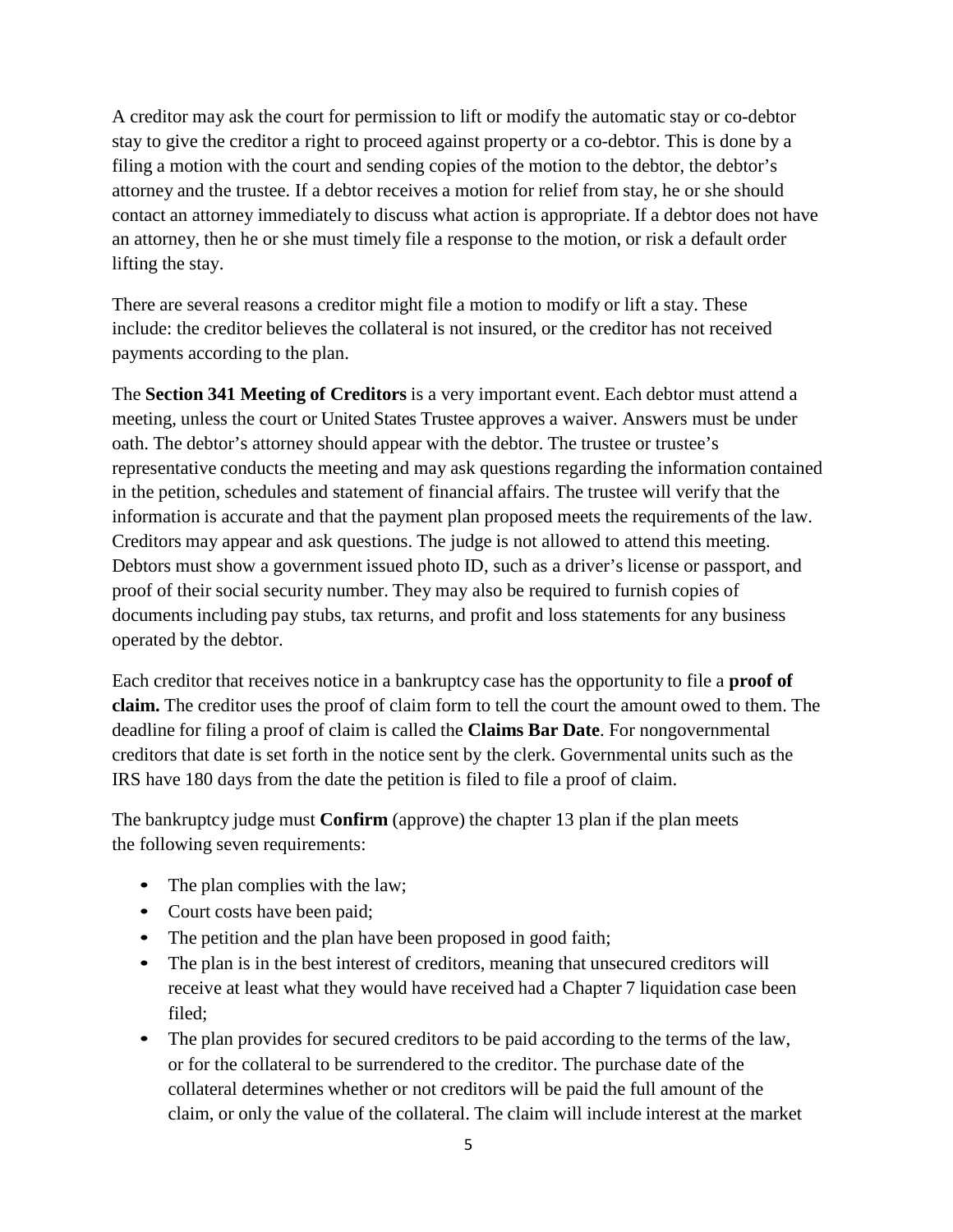rate;

- The plan is feasible, i.e., the debtor will be financially able to make the payments called for by the plan; and
- The plan either proposes to pay 100% of all allowed general unsecured claims, or to pay all of the debtor's projected disposable income to the trustee for the applicable commitment period of 36 or 60 months.

### **Plan Payments**

The first plan payment is due within 30 days from the filing date of the petition and every 30 days thereafter unless that date is changed. This is the **DUE date**. Unless withheld from wages

by debtor's employer or drafted from debtor's bank account by the trustee, a debtor needs to mail their payments five or six days in advance of the due. Debtor's name and case number must be included on every payment. Some trustees allow electronic payments by debtors.

Depending on the jurisdiction, the payment may be made through payroll deduction. A payroll deduction order will be issued to a debtor's employer. The employer will then deduct the total monthly payment from the debtor's paycheck and send that money to the trustee. (This money will be deducted in equal installments determined by the frequency of the debtor's pay, not in one lump sum.)

Even if the payment is to be made directly, it is essential for the debtor to do so on time and in full until the plan payment is deducted from the pay check or bank account. Fixed and timely Chapter 13 plan payments are a requirement of the court and it is a debtor's responsibility to maintain those payments. Failure to make plan payments could result in the dismissal of the case. The automatic stay goes away if the case is dismissed, and debts will not be discharged.

Once the plan is confirmed, the trustee's office disburses payments as spelled out in the confirmed plan. The debtor should review the plan carefully with their attorney to know what payments the trustee will be making to the creditors.

If a debtor's income changes, they should contact their attorney immediately. The plan may be modified to prevent the case being considered delinquent. The trustee's office has no authority to let a debtor miss a payment or to allow a debtor to pay less than the required amount. Only the court can do so. If the attorney files such a motion, a debtor should not change or stop payments until there is a signed order from the court. This could take up to 30 days.

When a Chapter 13 plan is successfully completed, if the debtor is eligible for a discharge, debts listed in the plan are discharged, or legally forgiven, except long term debts and certain nondischargeable debts. Collection activity is prohibited on discharged debts. Legal collection activity can resume on long term and non-dischargeable debts after completion of the plan. A debtor should discuss dischargeability of debts with his or her attorney.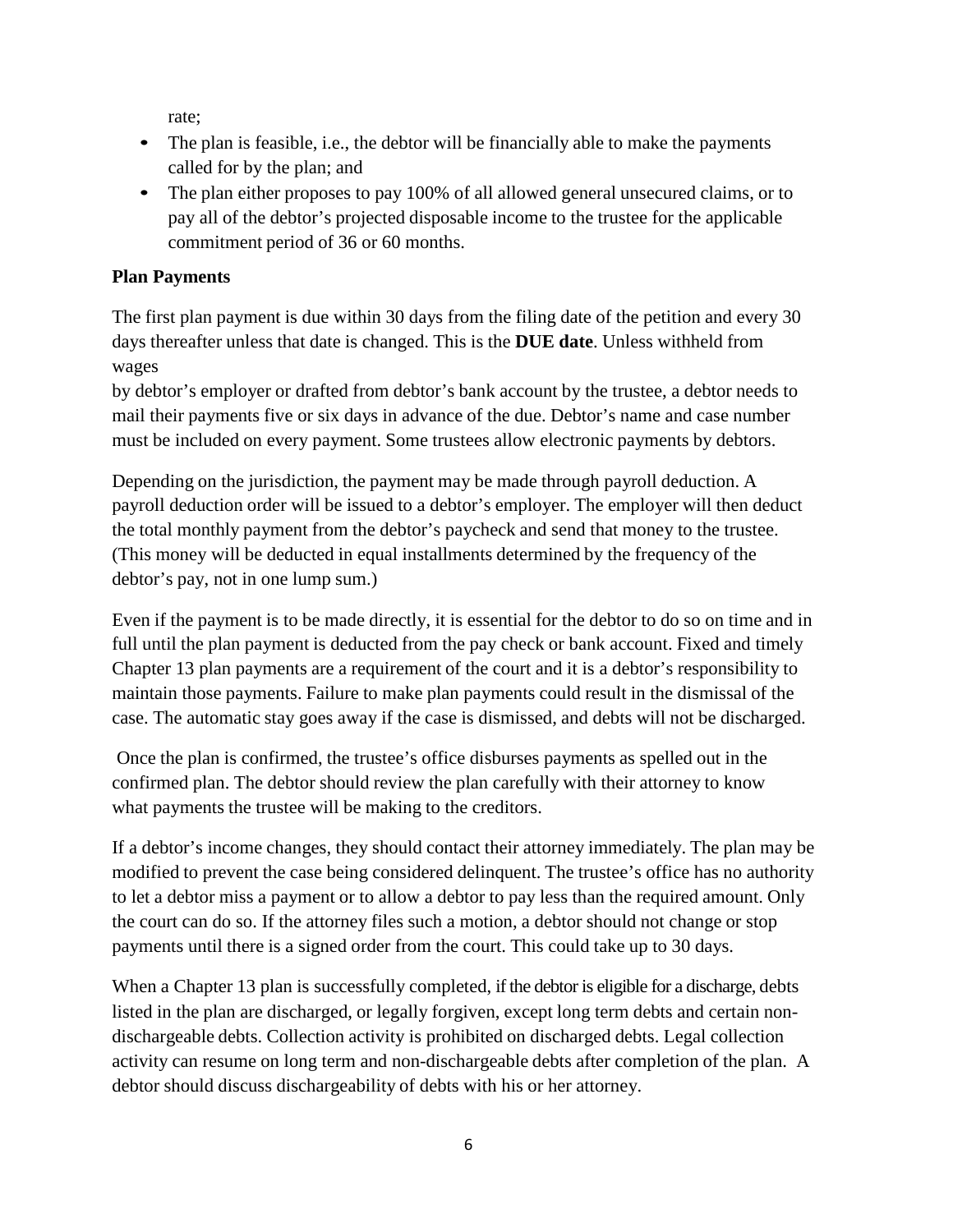If unsecured creditors do not receive the full amount originally owed to them, all remaining balances of most debts will be "discharged" or legally forgiven upon the completion of the plan. Creditors cannot resume collection activity on discharged debts.

Examples of debts which cannot be discharged include trust fund taxes, private or government funded student loans, some debts arising from divorce, child support obligations, fines and damages for injury caused by a debtor while under the influence of drugs or alcohol. A debtor will be responsible for any balances due on debts of these types after the completion of the plan, including any interest and penalties.

Should a debtor receive collection demands after completion of the plan and receipt of the discharge, the debtor should discuss such communications with an attorney.

A case may be dismissed either voluntarily, or involuntarily, if the court finds cause to do so, such as a debtor's failure to maintain timely payments or a failure to comply with bankruptcy rules or the court's orders. A debtor has the right to a voluntary dismissal at any time. Debtors should consult with their attorney to discuss the procedure, the consequences, and the alternatives before voluntarily dismissing their case.

The case will be automatically dismissed if a debtor fails to file certain paperwork with the court within the first 45 days after the date the petition was filed, on motion of the trustee or a creditor served on the debtor and debtor's attorney.

In the event of a dismissal, either voluntary or involuntary, all creditor stays will be lifted and creditors can resume collection procedures on accounts and **may add any interest and penalties that were stayed by the filing of the Chapter 13 case.**

**IT IS IMPORTANT FOR EACH DEBTOR TO IMMEDIATELY OPEN ANY MAIL RECEIVED FROM THEIR ATTORNEY, THE COURT, OR THE TRUSTEE'S OFFICE. THEY SHOULD CALL THEIR ATTORNEY IF THEY DO NOT UNDERSTAND SOMETHING.**

# **DEBTORS SHOULD ALWAYS NOTIFY THEIR ATTORNEY AND THE TRUSTEE IF THEY MOVE, TO INSURE THAT THEY CONTINUE TO RECEIVE IMPORTANT MAIL DURING THE CASE**

Debtors must be current on any **domestic support obligations** (alimony or child support), in order to receive a discharge. This includes payments that come due after the bankruptcy petition is filed.

The **sale** or transfer of non-exempt property while in a Chapter 13 must be approved by the court. A debtor should contact their attorney before they sell or transfer property while in a Chapter 13 case.

While under a Chapter 13 plan, a debtor's **use of credit** is generally prohibited without court or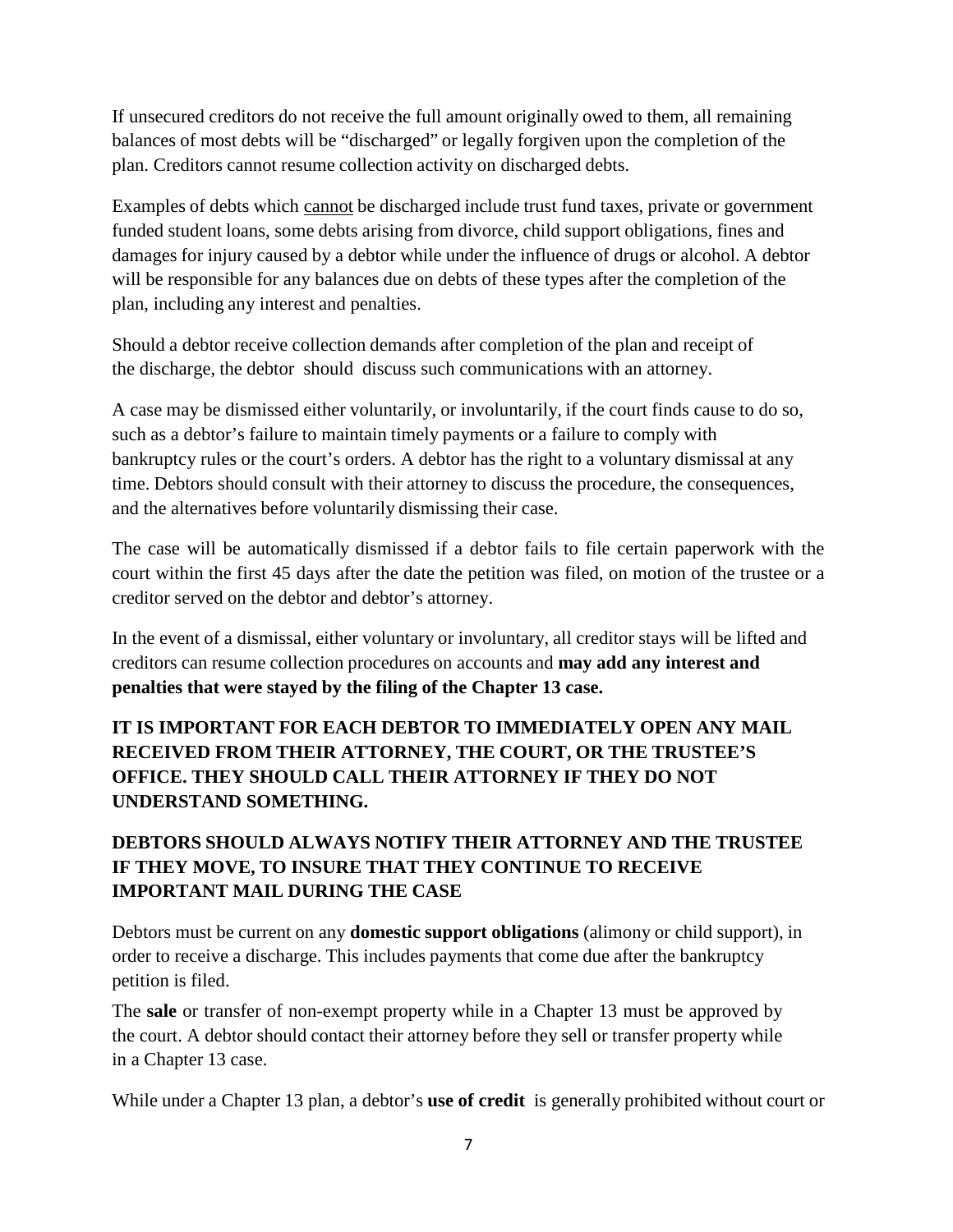trustee permission. A debtor should contact his or her attorney to discuss how to request approval to obtain credit while under a Chapter 13 plan. This includes purchasing a car on credit or refinancing a house.

With a few exceptions, every debtor must complete a credit **counseling** session during the 180 day period prior to the date the bankruptcy case is filed. This counseling may be done in person, by telephone or over the internet but must be taken from a government approved nonprofit budget and credit counseling agency.

With a few exceptions, every debtor must complete a **personal financial management course**  after the bankruptcy case is filed. This course must be taken from a government approved provider and must be completed before the last plan payment is made. The trustee's office may provide this course at no extra cost to the debtor. Completion of this online course will fulfill this requirement.

A debtor will receive periodic reports from the trustee. It is very important that a debtor read the reports carefully and contact their attorney and the trustee immediately if there are any errors or have questions concerning the reports. The reports may include the following:

1) A list of all creditors covered by the case, whether or not a proof of claim has been filed. A debtor should carefully check the list for accuracy. If there is a creditor whom a debtor wants to be paid through the plan who has not filed a proof of claim, the debtor should contact their attorney promptly about filing a proof of claim for the creditor. This would include relatives and friends to whom a debtor owes money.

2) A statement sent to the debtor at least once a year by the trustee's office accounting for the money paid into the plan and how creditors have been paid. It shows the balance of all accounts being paid through the plan. The debtor's attorney also receives a copy of the report. If a debtor has any questions concerning the report, they should contact their attorney.

3) A Trustee's Final Report showing all monies received by the trustee and paid by the trustee through the plan. This document must be filed by the trustee with the court before the case can be closed. A notice of filing of the trustee's final report is sent to all creditors as well as the debtor.

The debtor will also receive an Order of Discharge from the Bankruptcy Clerk. Creditors will receive notice of the discharge. After a debtor receives a discharge, the debtor should get credit reports and ensure discharged debts are shown as such.

IT IS IMPERATIVE FOR DEBTORS TO KEEP ALL DOCUMENTS RECEIVED DURING THE TERM OF THE PLAN IN A SAFE PLACE. DEBTORS MAY NEED TO REFER TO THEM FOR AT LEAST TEN YEARS AFTER THE COMPLETION OF THE PLAN.